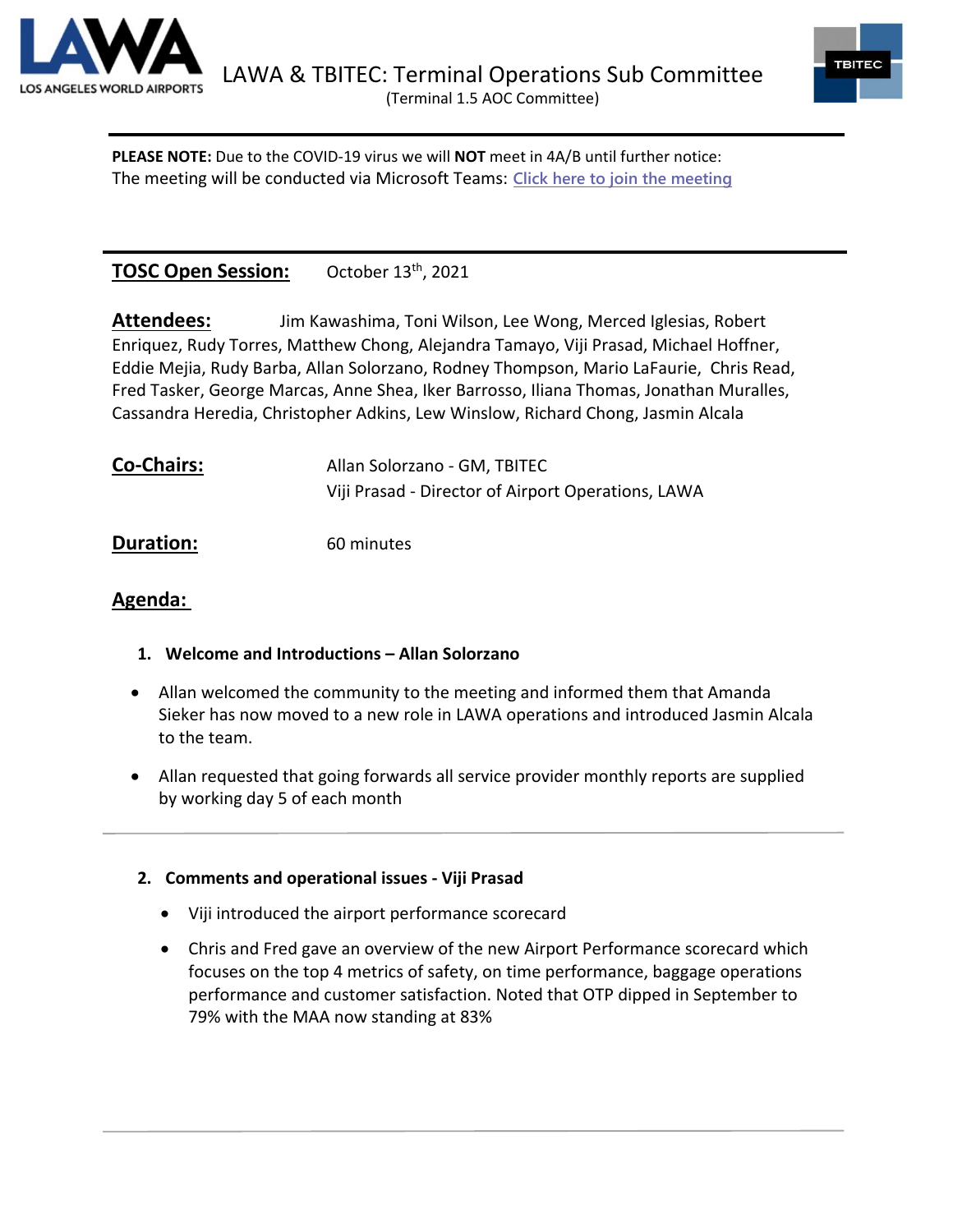



## **3. CDC – Theresa Majeski**

• Theresa was unable to attend this session. Chris referred the community to the CDC website which contains all the pertinent information on Covid safety regulations

## **4. TSA – Janis Nagy**

- Janis updated on passenger numbers and noted that throughput dropped in September compared to August
- Noted that wait times are on average below 5 minutes and noted that the KCM operation is going well

## **5. Westfield / Concessions – Juan Castillo / Christopher Adkins**

- Christopher updated on concessions with 3 new vending units open in West gates with 3 more due online at the end of the month
- At your gate delivery service operating from 10.00 19.00
- 3 new permanent spaces opening in mid Dec, LA Confidential, America and Playa Café
- Michael Hoffner answered the question of T1.5 T2 corridor opening and confirmed October 25th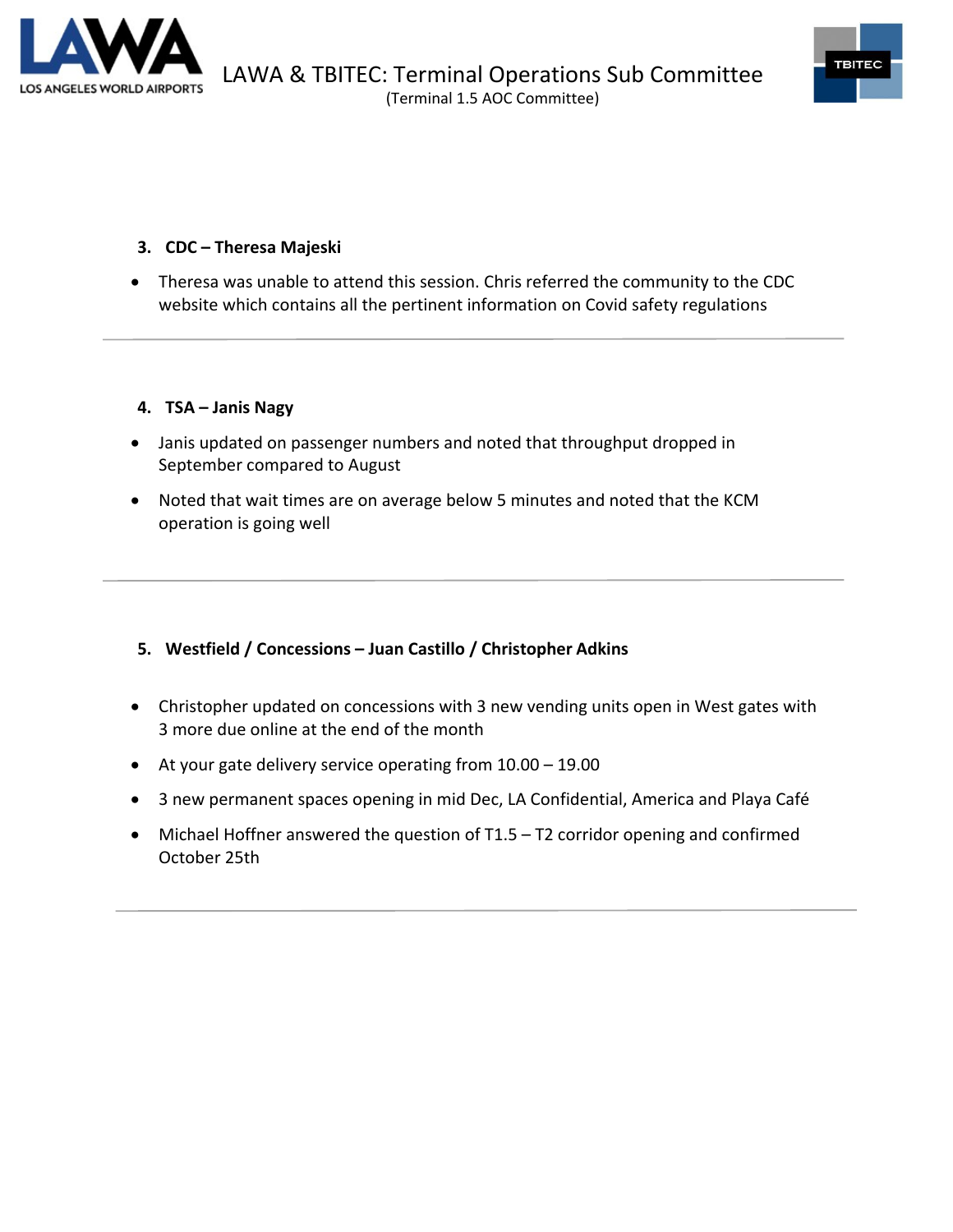



## **6. LAWA operations reports: R. Thompson**

Rodney updated operations and noted that Hawaiian have now moved to West Gates and West gates are currently seeing around 38 ATMs daily

TBIT currently seeing 110 ATMs daily including 20-22 cargo only

3 new airlines looking to serve LAX

ARCC in the process of updating SITA AMS / RMS so may be slightly slower assigning gates during this period

## • **Landside operations – Richard Chong (Include parking updates)**

Richard updated on traffic volumes with August and September dropping 4% and 6% against July volumes. October is trending upwards by 3% and we are currently 24% below 2019 levels

Economy parking is being opened on October  $19<sup>th</sup>$  by the Mayor with pricing set at \$25/day with a discount for online booking

Updated on garages 2a, 3a and confirmed that T2.5 bridge works will complete by October  $20<sup>th</sup>$ 

Construction moratorium in place during holiday and Superbowl periods

## • **Terminal operations – Michael Hoffner**

Michael updated on terminal operations including the new T1.5 – T2 sterile connector which opens by October 25th

T1.5 lay down area space at gate 21 now provides additional space and the team are assessing the best use for this space

As passenger volumes are increasing, we are cracking down on the usage of scooters and ebikes etc. as they can be dangerous and are not allowed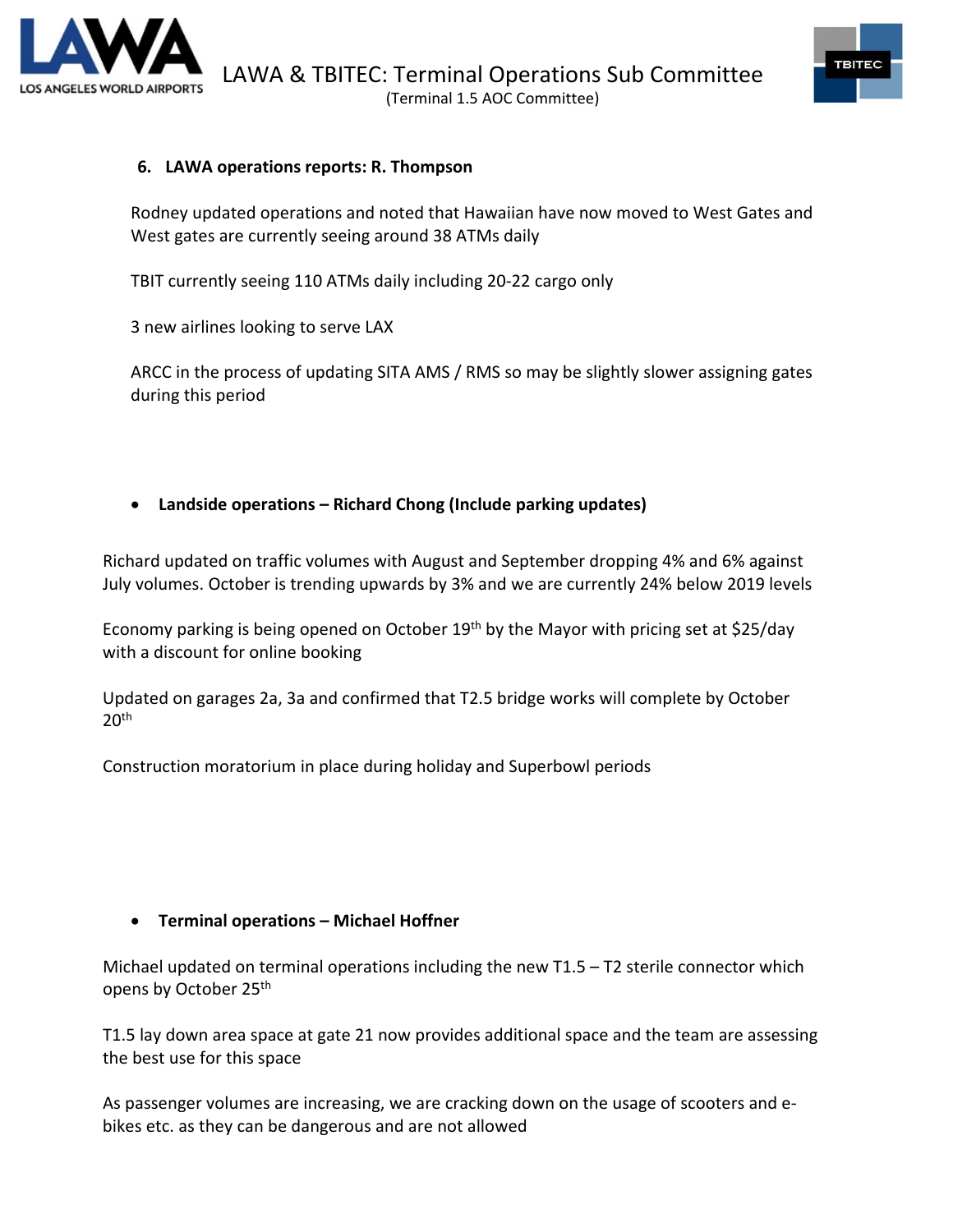



## • **Bus operations – Mario Lafaurie**

Mario updated on bussing operations. Some challenges with communications between the bussing team and G2 Secure. A meeting will be arranged for this week with LAWA / TBITEC / G2 Secure to resolve. Added to the action tracker

Confirmed that even with the connector opening Delta still plan to bus passengers between T1.5 and TBIT

#### • **Airside/Safety – Lew Winslow**

Lew updated on safety and noted that whilst vehicle accidents are trending downwards there is no room for complacence and safety must remain as everybody's focus

Next quarterly safety meeting is on October 27<sup>th</sup>

**7. LAWA Emergency management – Cassandra Heredia / Stacy Barnes** (Include planned exercise/drill schedule and update on critical employee icon)

Cassandra updated on the severe weather exercise which will now be in November. December will see an operations continuity or civil disturbance exercise and in January there will be an NTSB presentation

Noted that all persons holding the critical icon need to be fully trained

#### **8. Action tracker review – Christopher Read**

- Chris commented on the current open action items and the updated tracker will be issued to the community
- Viji noted ongoing work with the badging office which is now open on Saturdays and appointments can be booked online. Viji will share further updates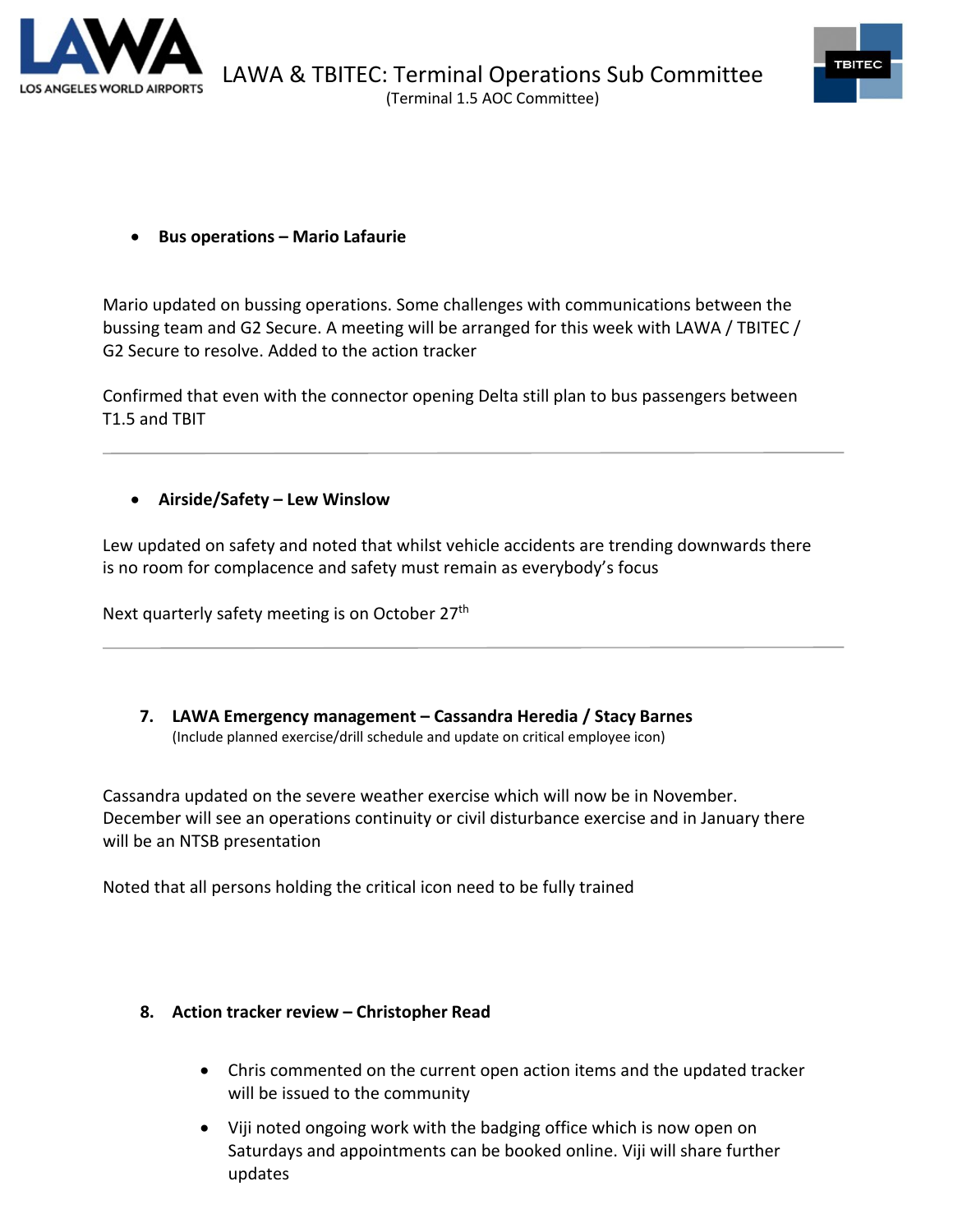



#### **9. Open and New Items – Christopher Read**

• Please raise any new items either directly with Chris or through the LAWA and TBITEC teams to ensure they are logged and tracked. Viji reiterated the importance of raising operational issues at the time of occurrence and not waiting until the TOSC to raise an issue. This will assist in prompt resolution of issues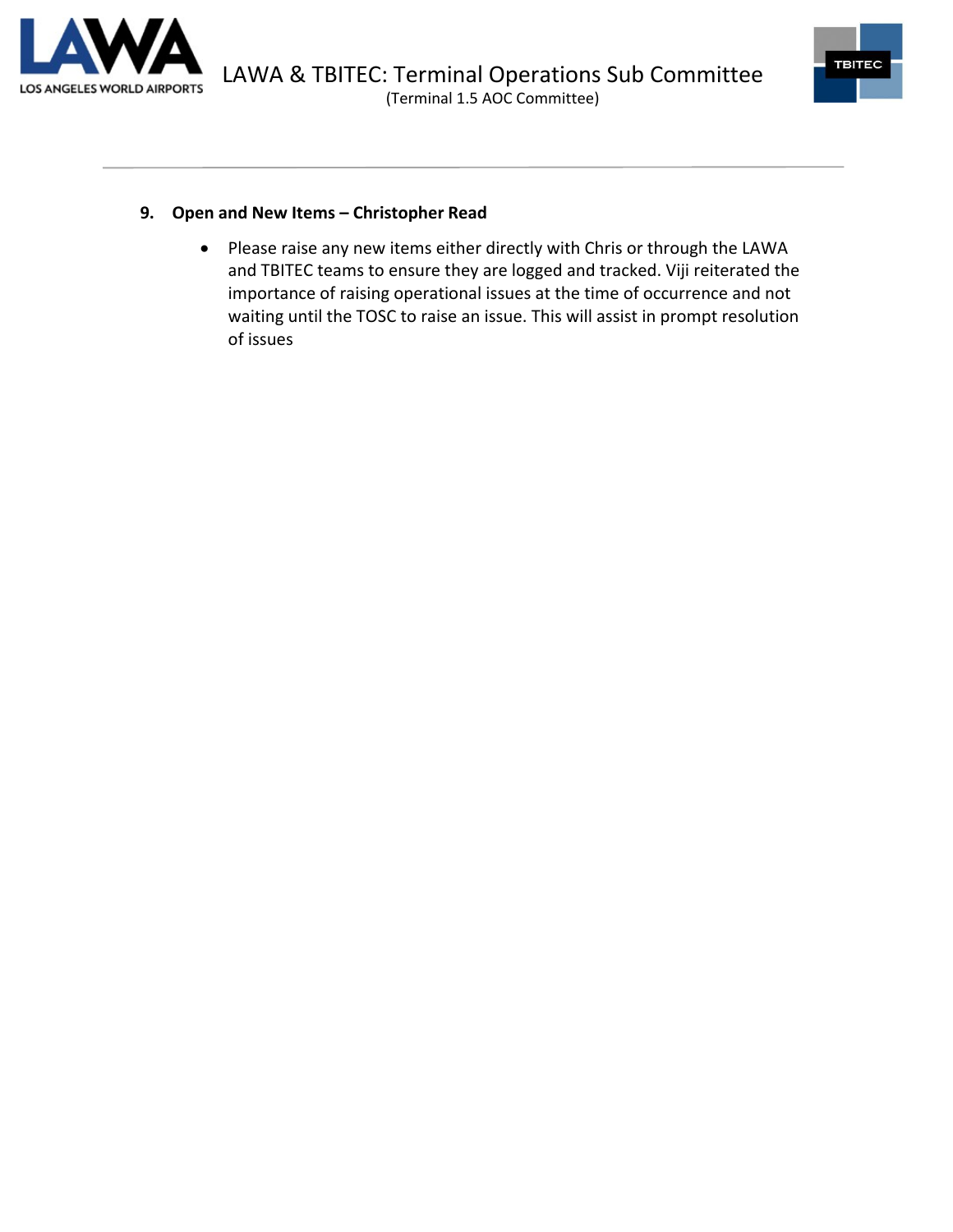



# *5 minutes break to allow participants and service providers to leave the conference call before the Airline Only meeting begins - If you are not an airline Manager, please disconnect your call now*

| <b>TOSC Closed Session:</b> October 13th, 2021 |                                                                                    |
|------------------------------------------------|------------------------------------------------------------------------------------|
| Co - Chairs:                                   | Viji Prasad – Director of Airport Operations, LAWA<br>Allan Solorzano – GM, TBITEC |
| Duration:                                      | 60 minutes                                                                         |

# **Agenda:**

- **1. Opening Comments - Viji Prasad**
	- Viji informed the team that we are currently looking to streamline meetings to make the best use of everybody's time and that ideas on meeting consolidation will be shared at the next session

#### **2. Baggage Operations Update - Viji Prasad**

- This is a placeholder for this month with more detailed baggage operational performance information to be shared next month
- •
- **3. Service contracts performance presentation – TBITEC** o **Performance score card – Chris Read / Fred Tasker**
	- Fred briefed on the service contract KPI scorecard

## **4. ARL/ALO – Brett Kennedy/Anne Shea – AvAirPros**

• No ALO update required this month